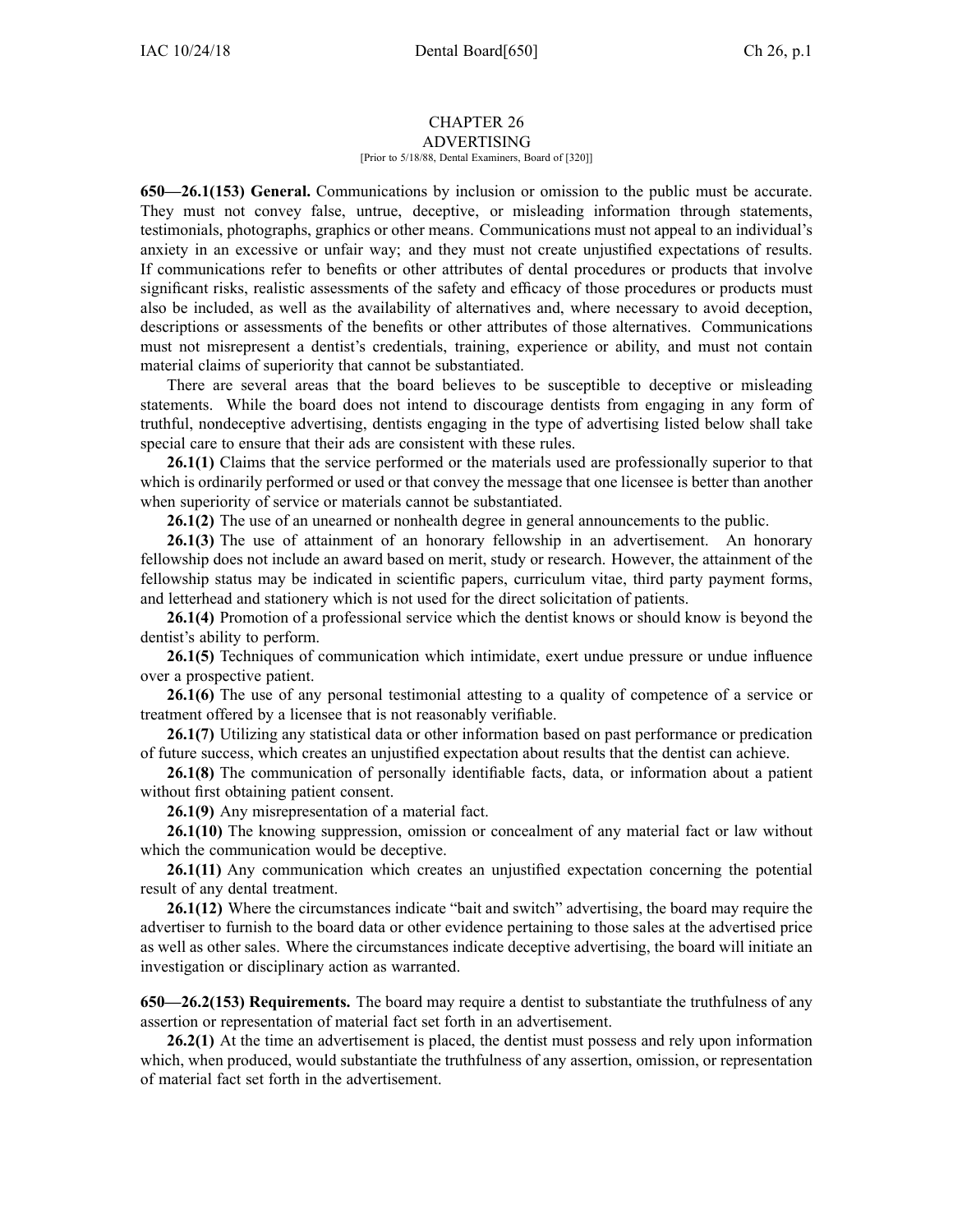**26.2(2)** The failure to possess and rely upon the information required in subrule [26.2\(1\)](https://www.legis.iowa.gov/docs/iac/rule/650.26.2.pdf) at the time the advertisement is placed shall be deemed professional misconduct.

**26.2(3)** The failure or refusal to provide the factual substantiation to suppor<sup>t</sup> <sup>a</sup> representation or assertion when requested by the board shall be deemed professional misconduct.

**650—26.3(153) Fees.** Advertising that states <sup>a</sup> fee must clearly define the professional service being offered in the advertisement. Advertised offers shall be presumed to include everything ordinarily required for such <sup>a</sup> service.

**650—26.4(153) Public representation.** All advertisements and public representations shall contain the name and address or telephone number of the practitioner who placed the ad.

**26.4(1)** If one's practice is referred to in the advertisement, the ad may state either "general/family practice" or "specialist," "specializes," or "specializing." A dentist advertising or representing oneself as <sup>a</sup> specialist must comply with the other provisions of this rule.

**26.4(2)** A dentist may advertise as <sup>a</sup> specialist if the dentist meets the standards set forth in this rule.

*a.* The dentist wishing to advertise as <sup>a</sup> specialist must be <sup>a</sup> diplomate of, or board-eligible for, <sup>a</sup> national certifying board of <sup>a</sup> specialty recognized by the American Dental Association (ADA), or <sup>a</sup> diplomate of <sup>a</sup> board recognized by the American Board of Dental Specialties (ABDS); and

*b.* The indicated area of specialty must be board-approved. Board-approved ADA specialties are as follows: dental public health, endodontics, oral and maxillofacial pathology, oral and maxillofacial surgery, orthodontics and dentofacial orthopedics, pediatric dentistry, periodontics, prosthodontics and oral and maxillofacial radiology. Board-approved ABDS specialties are as follows: oral implantology/implant dentistry, oral medicine, orofacial pain, and anesthesiology.

**26.4(3)** A certifying board may apply for <sup>a</sup> new area of specialty to become board-approved by submitting information regarding the area of specialty, including an explanation of how the proposed specialty is within the scope of practice of dentistry in Iowa, and proof of the following:

*a.* The proposed specialty is separate and distinct from any preexisting specialty recognized by the board or combination of board-recognized dental specialties;

*b.* The proposed specialty is <sup>a</sup> distinct and well-defined field which requires unique knowledge and skills beyond those commonly possessed by dental school graduates;

*c.* The certifying board is an independent entity that is comprised of licensed dentists, whose membership is reflective of the proposed specialty, and that is incorporated and governed solely by the licensed dentists/board members;

*d.* The certifying board has <sup>a</sup> permanen<sup>t</sup> headquarters and staff;

*e.* The certifying board has issued diplomate certificates to licensed dentists for at least five years;

*f.* The certifying board requires passing an oral and written examination based on psychometric principles that tests the applicant's knowledge and skill in the proposed specialty;

The certifying board requires all dentists who seek certification in the proposed specialty to have successfully completed <sup>a</sup> specified, objectively verifiable amount of post-DDS or -DMD education and experience that is appropriate for the proposed specialty area, as determined by the board; and

*h.* The certifying board's website that includes online resources for the consumer to verify the certifying board's certification requirements and <sup>a</sup> list of the names and addresses of the dentists who have been awarded certification by the board shall be made available for public access.

**26.4(4)** The use of the terms "specialist," "specializes," "orthodontist," "oral and maxillofacial surgeon," "oral and maxillofacial radiologist," "periodontist," "pediatric dentist," "prosthodontist," "endodontist," "oral pathologist," "public health dentist," "dental anesthesiologist," or other similar terms which imply that the dentist is <sup>a</sup> specialist may only be used by <sup>a</sup> licensed dentist meeting the requirements of this rule. A dentist who advertises as <sup>a</sup> specialist must avoid any implication that other dentists associated with the same practice are specialists unless the dentists also meet all of the requirements of this rule.